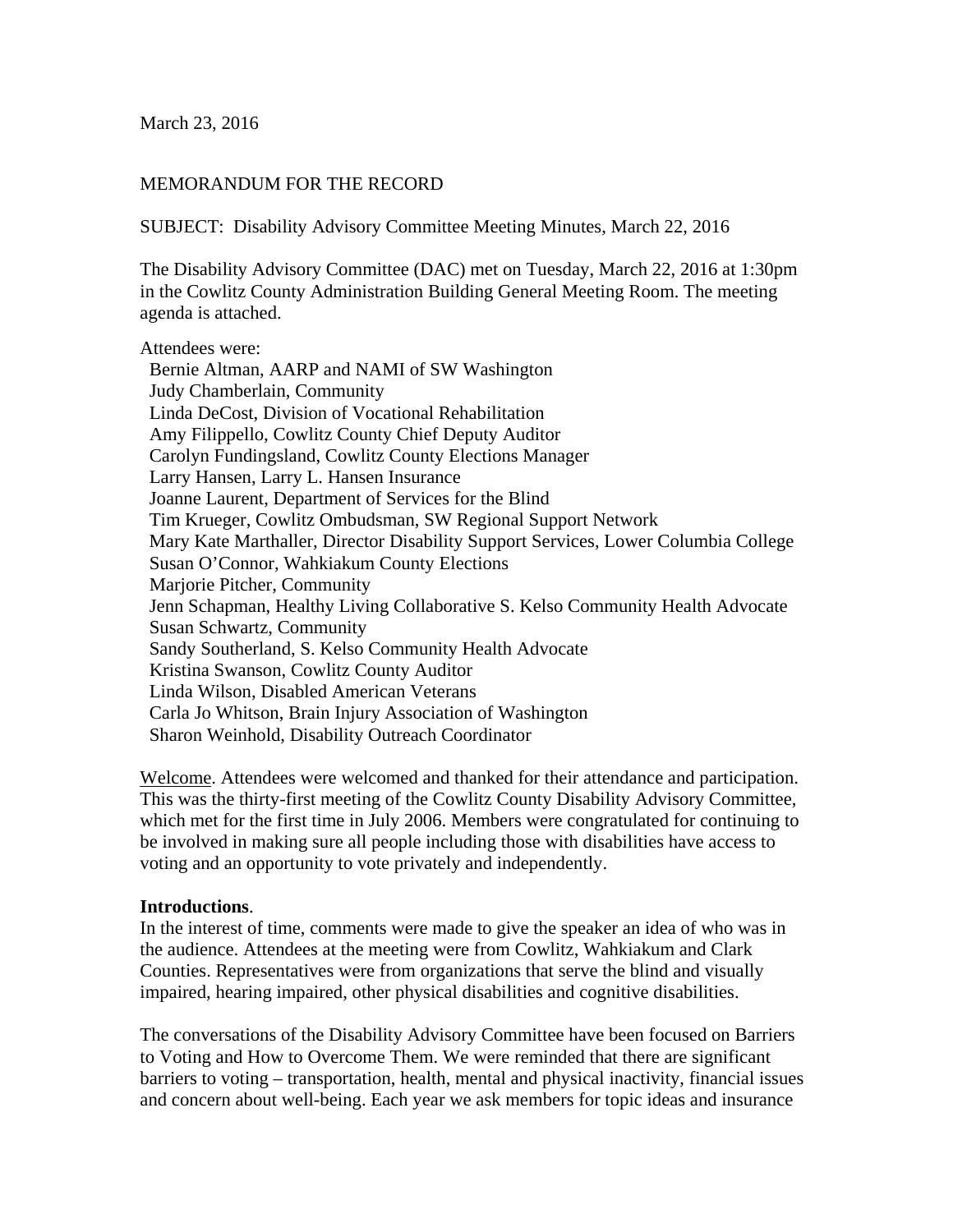was suggested as a topic. People who are prepared for emergencies, are fit and in good health, and have the right kind of insurance are less stressed, more confident, and have a brighter outlook for the future. They are more likely to take the time to vote for candidates and propositions that impact their lives and their future.

### **Presentation/Discussion**.

Mr. Larry Hansen, Insurance Specialist, Larry L. Hansen Insurance in Longview, was the speaker for the meeting. He shared information about the insurance products that people, particularly those with disabilities and the elderly, may want to consider for peace of mind and to age wisely.

Mr. Hansen discussed health insurance and long-term care insurance. He provided information about the Affordable Care Act, the insurance providers participating and the differences in times to apply for those on Medicare or qualified for a subsidy and those who are not. The amount of a subsidy is based on income and family size. He said providers and plans may change every year for those getting insurance through the exchange. He mentioned long term care, which is not covered by Medicare, and the importance of applying for long term care insurance early if a decision is made to do so to keep the premium amounts lower. Individual situations must be considered when determining the right kind of insurance.

**Presidential Primary, May 24, 2016**. Carolyn Fundingsland, Elections Manager, shared information about the Presidential Primary and said this is a unique Primary that may occur once every four years. The Presidential Primary ballot is a consolidated ballot with both Republican and Democratic candidates. She distributed a preliminary ballot and the Party Declarations that must be marked for a vote to count. She emphasized that if a person marks the Republican Party declaration, they must vote for one Republican candidate on the ballot for their vote to count. If a person marks the Democratic Party declaration, they must vote for one Democratic candidate for their vote to count. It is the only election that a person must identify a party and stressed the political parties decide how they will use the results of the Presidential Primary. In response to questions, she said caucuses are run by the political parties, not the Elections Department. A person can participate in a caucus and vote in the Presidential Primary, but must participate with the same party. The Washington Presidential Primary exists because the legislature passed a law in 1989 in response to an initiative from the people. It offers the opportunity to all Washington voters to participate in the nomination process, not just those who are able to participate in the caucuses. More information is available on the Elections Department's website at: **www.vote.wa.gov/cowlitz.** 

**2016 Elections Calendar**. Sharon said in addition to the Presidential Primary, there will be two more elections during 2016 – the Primary on August 2 and the General / Presidential Election on November 8. Candidate filing week is May 16 to May 27. Local positions up for Election in 2016 include 2 positions for Commissioner, 4 positions for Superior Court Judge, a PUD Commissioner and 72 Precinct Committee Officers for each Party. Federal positions open include the Office of the President, U.S. Senator and U.S. Representatives; State wide positions open include the Governor's office and his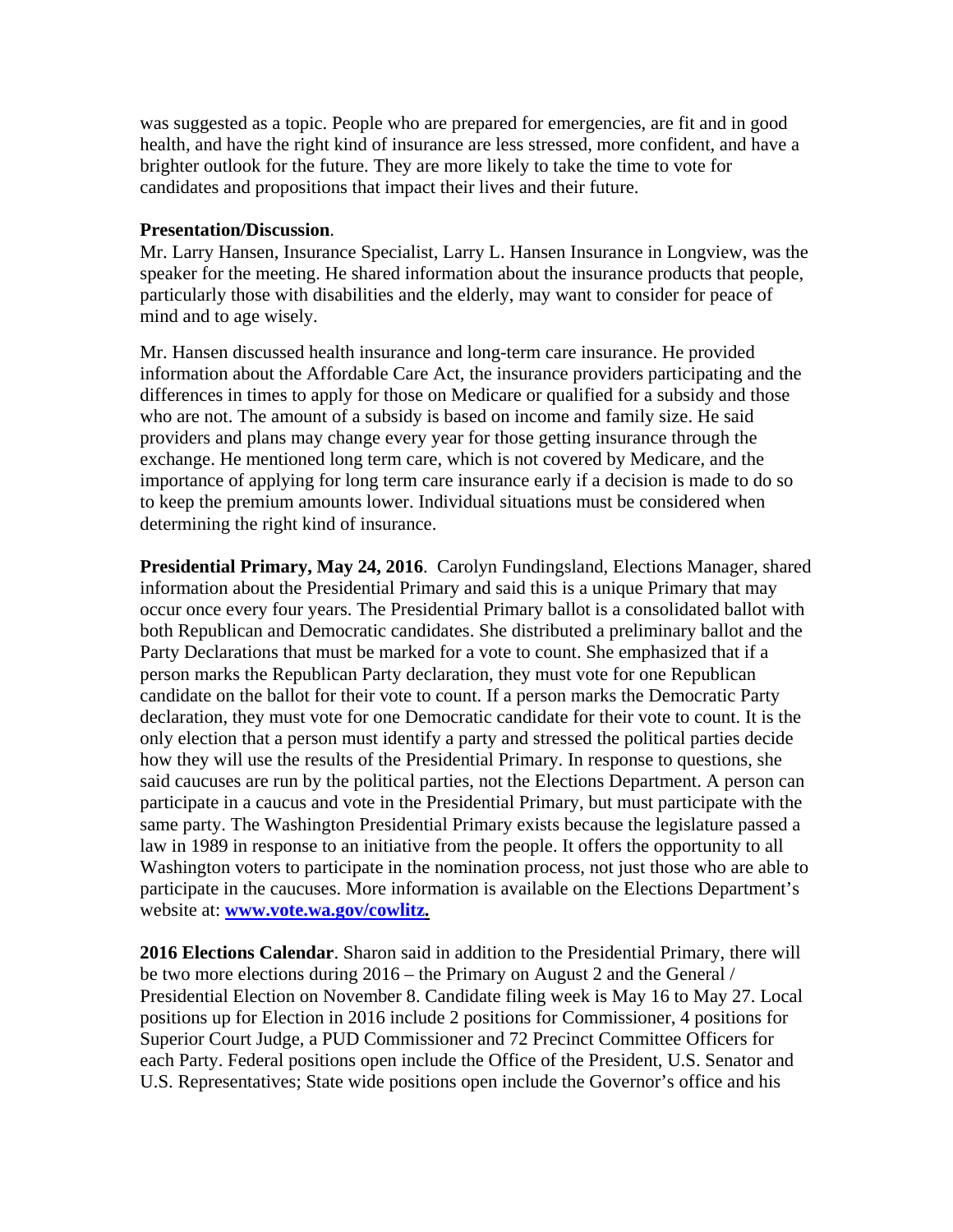staff, State Senators; State Representatives and various judicial positions. Details are at wei.sos.wa.gov/agency/osos/en/candidatefiling/Pages/OfficesOpenForElection.aspx.

Linda Wilson asked about 17 year olds being eligible to vote. Kris responded by saying voters must be 18 years old to vote for Federal candidates and issues. Some states, however, are allowing 17 year olds to vote for local positions. Washington State is exploring allowing 17 years olds to register to vote and storing their information in the database. When they turn 18 they will receive a ballot and be allowed to vote.

# **Other Opportunities**.

-Bernie Altman. Shared recent experiences with insurance.

-Marjorie Pitcher. The Senior Centers spring rummage sale is on April 2.

-Sue O'Connor. Wahkiakum County Elections is preparing for the Presidential Primary.

-Joanne Laurent. She is preparing a list for her clients of where and when accessible voting units are available in the various counties.

-Linda Wilson. Working with Disabled American Veterans.

-Tim Krueger. The Behavioral Health Organization that includes Cowlitz County will be reorganized on April 1 and will now include Grays Harbor, Lewis, Pacific, Cowlitz and Wahkiakum Counties. The BHOs are single, local entities that assume responsibility and financial risk for providing substance use disorder treatment and mental health services previously overseen by the counties and the Regional Support Networks. These include inpatient and outpatient treatment, involuntary treatment and crisis services.

-Linda Decost. Busy serving Department of Vocational Rehabilitation clients.

-Sandy Southern. The South Kelso Community Health Advocates are helping elderly residents connect with the Agency on Aging and Disabilities.

-Jenn Schapman. Working with Wallace School to improve safety and accessibility.

-Mary Kate Marthaller. Spring quarter begins on April 4.

-Carla Jo Whitson. Traumatic Brain Injury Conference, April 18-19; Insurance Seminar on May 19 in Seattle.

-Susan Schwartz. Democratic caucuses this Saturday. Contact her with any questions.

-Sharon Weinhold. New ballot drop boxes have been installed throughout the County. All are in the same location except the Kelso Box which is now located on Bridge Market Lane, between LJ's Furness Drug Co. and the Allen Street Bridge. Carolyn added that the drop boxes are the safest way to return a ballot because ballots are picked up every day.

Our speaker, Mr. Larry Hansen, was thanked again and received a round of applause.

The meeting adjourned at 2:32pm. The next meeting tentatively will be in July 2016.

Sharon Weinhold Cowlitz County Elections